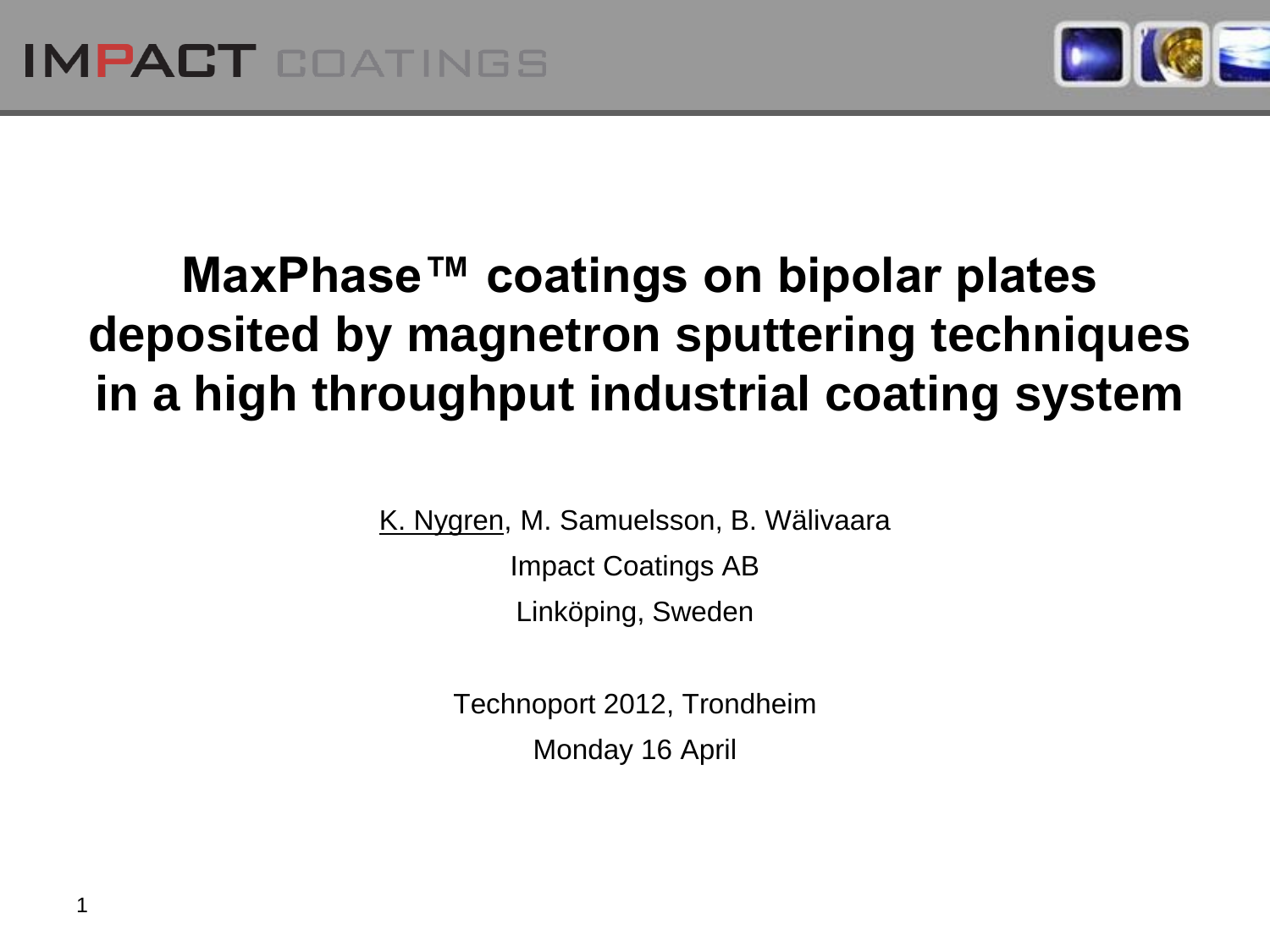## **IMPACT COATINGS**



### **Impact Coatings**

- PVD coating systems for mass production of individual parts
- Functional and decorative coatings for connectors, mobile phone shells, frames for glasses, decorative coatings for car interior, surgical devices, EMI shielding, etc.
- Unique architecture provides short cycle times (1-2 min) that match continuous production flows





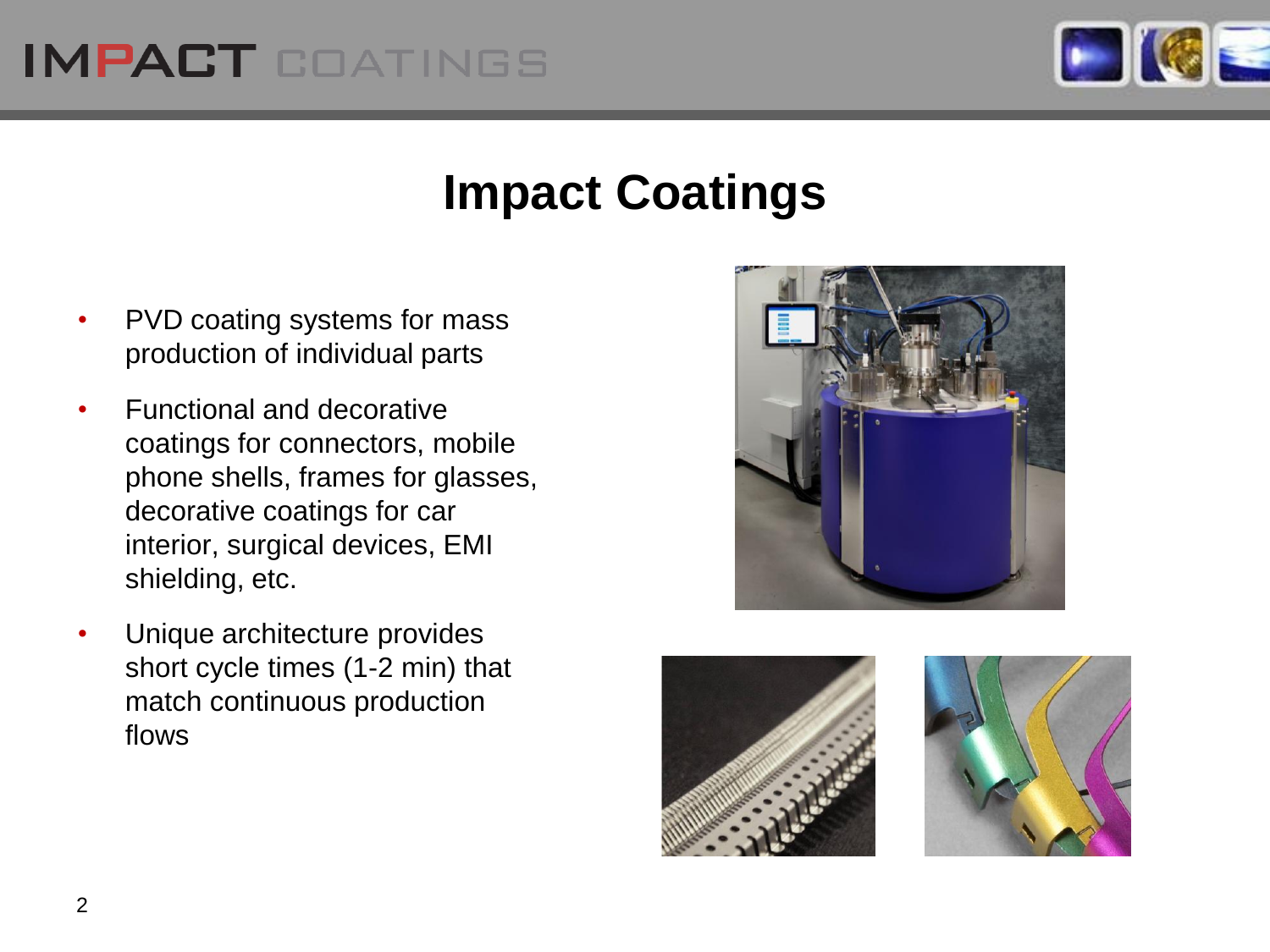## **IMPACT COATINGS**



### **Impact Coatings**



*Industriverktøy AS in Leksvik, 30 km from Trondheim*

"New and revolutionary technique for metalizing plastic parts"

"But most of all, it cuts production time by close to 70%"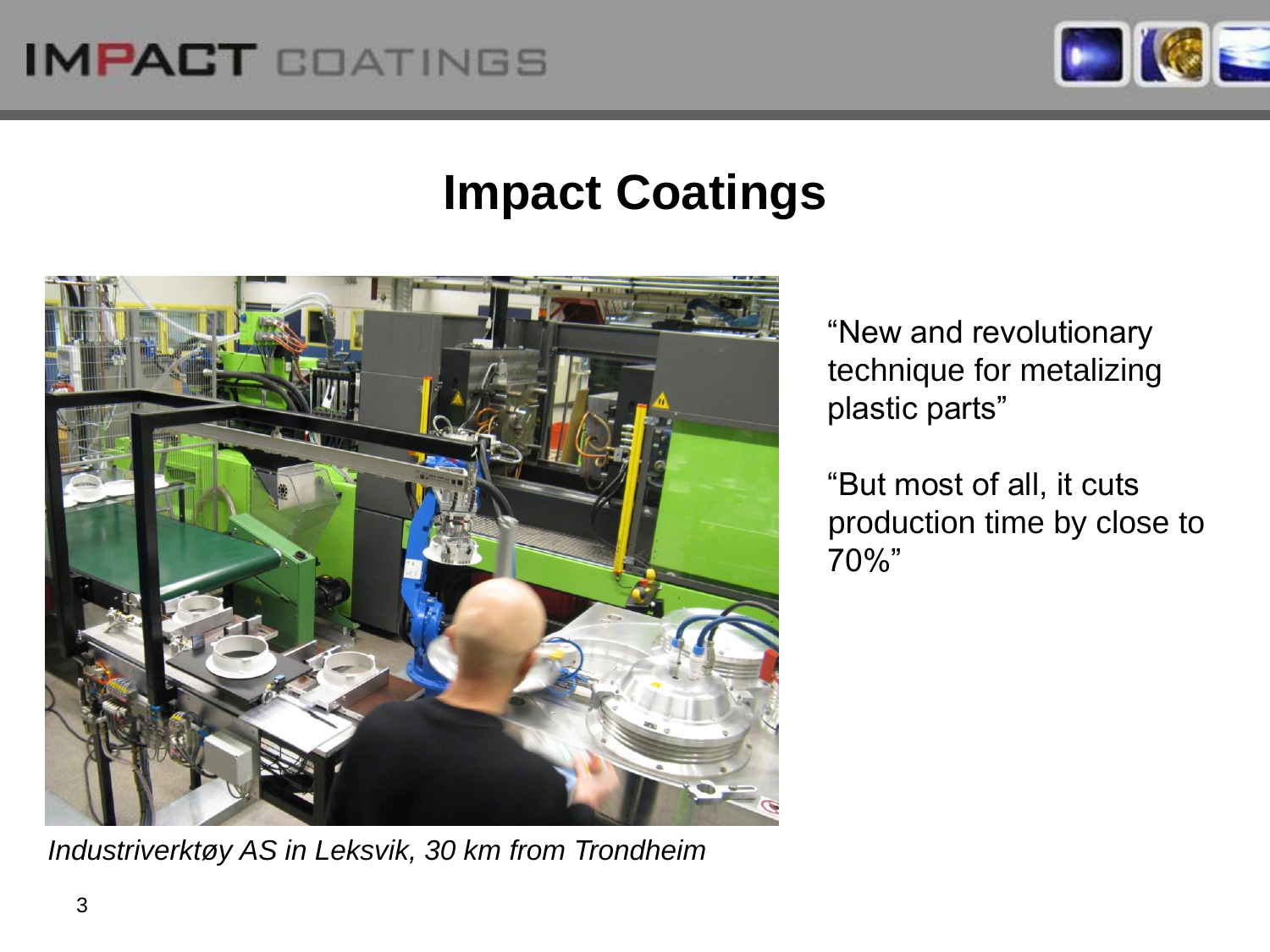



## **PVD - Physical Vapor Deposition Magnetron sputtering**

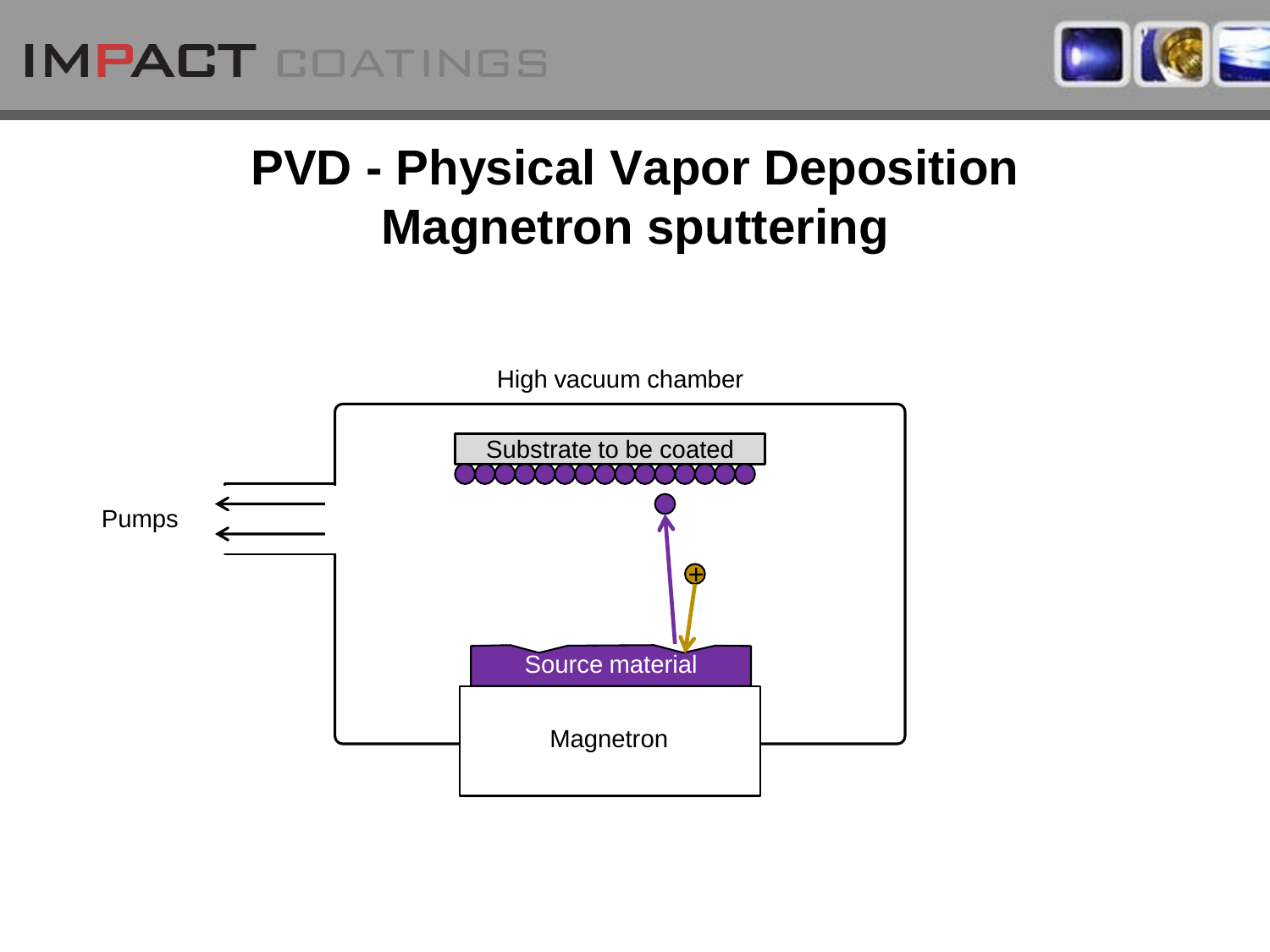

# **Bipolar plates (BPP)**





#### **Coated BPP**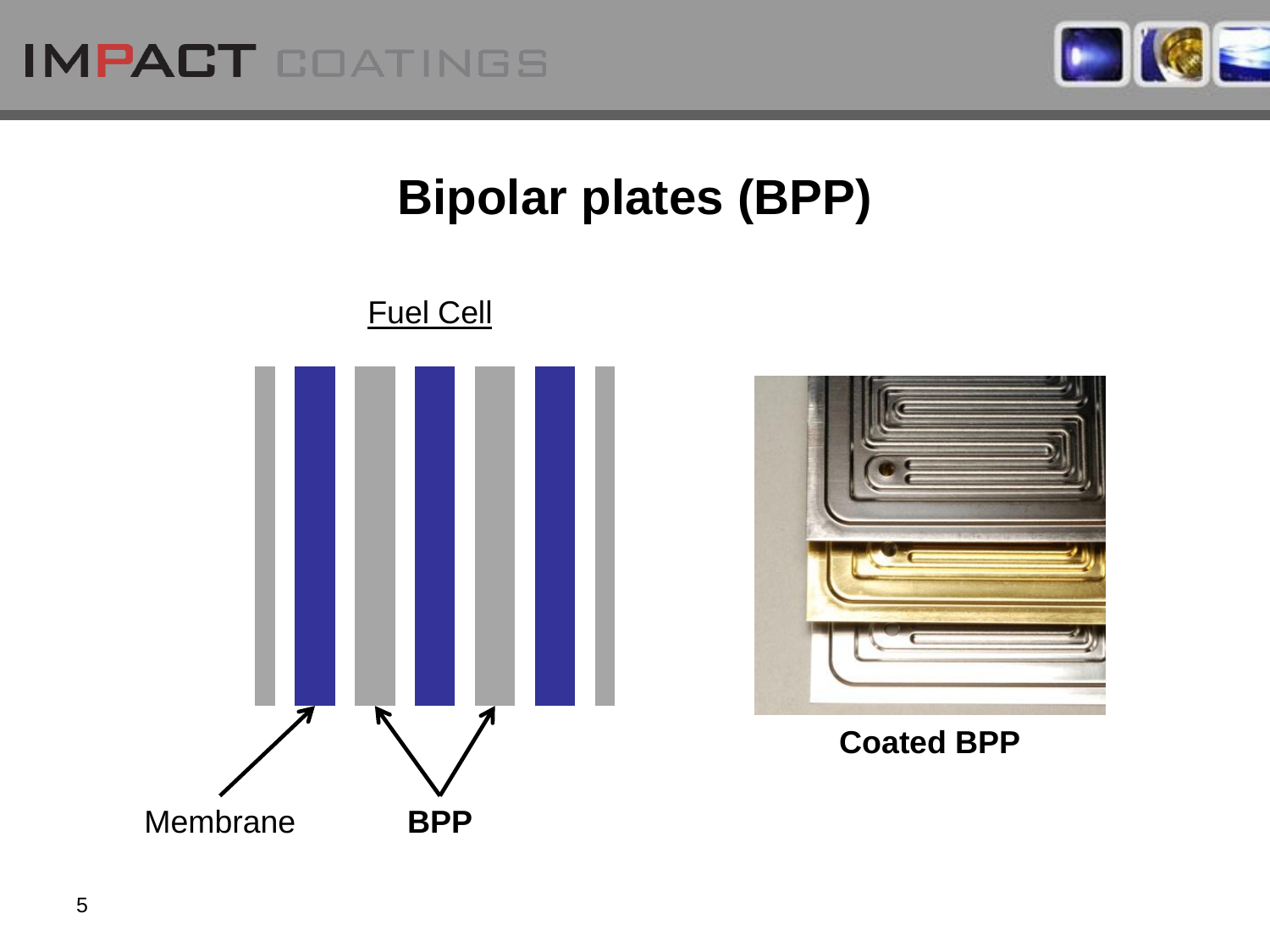





Graphite, polymer, graphite+polymer, metallic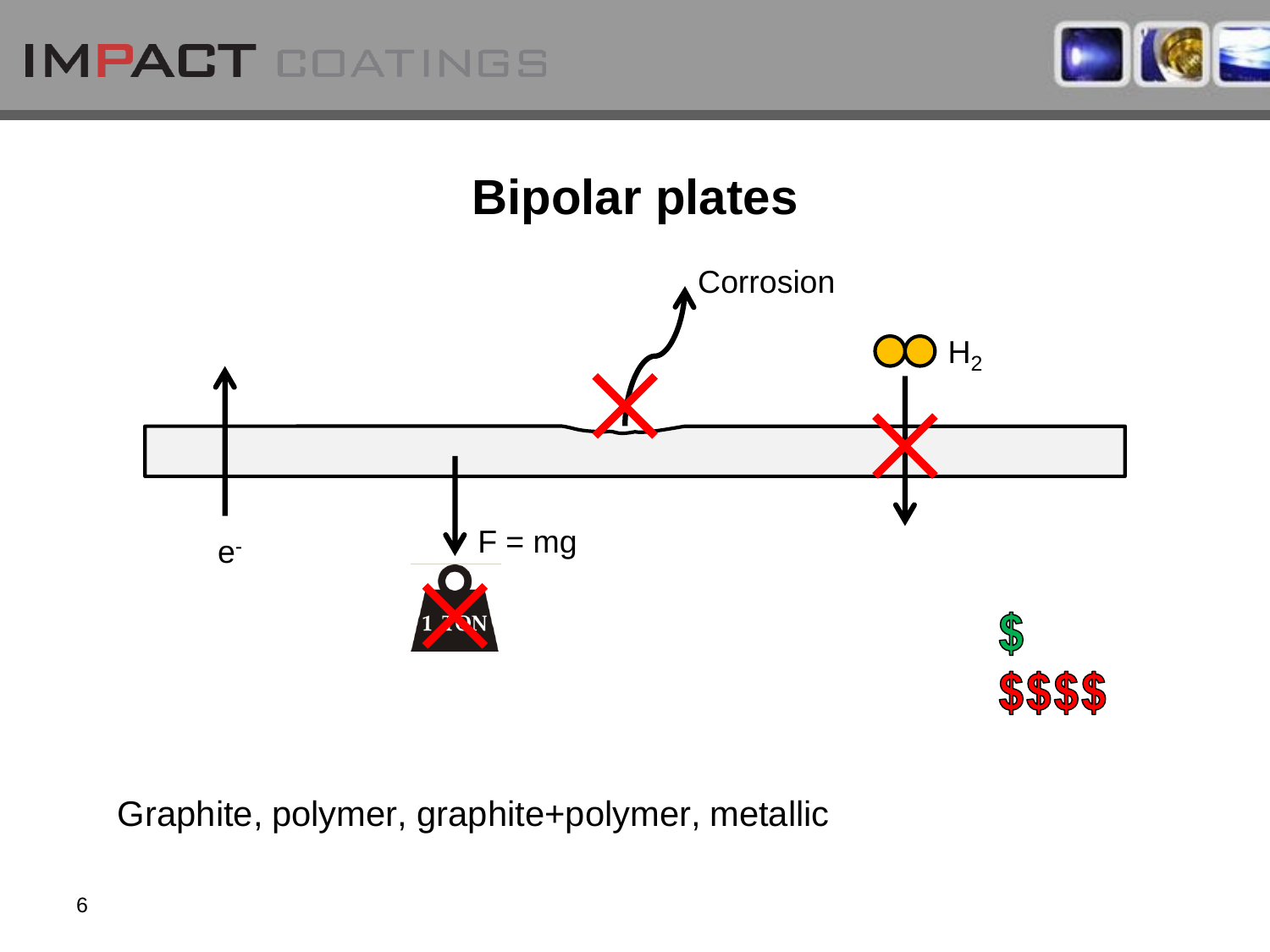





The challenge is the surface.

Can we enhance the surface properties with a coating?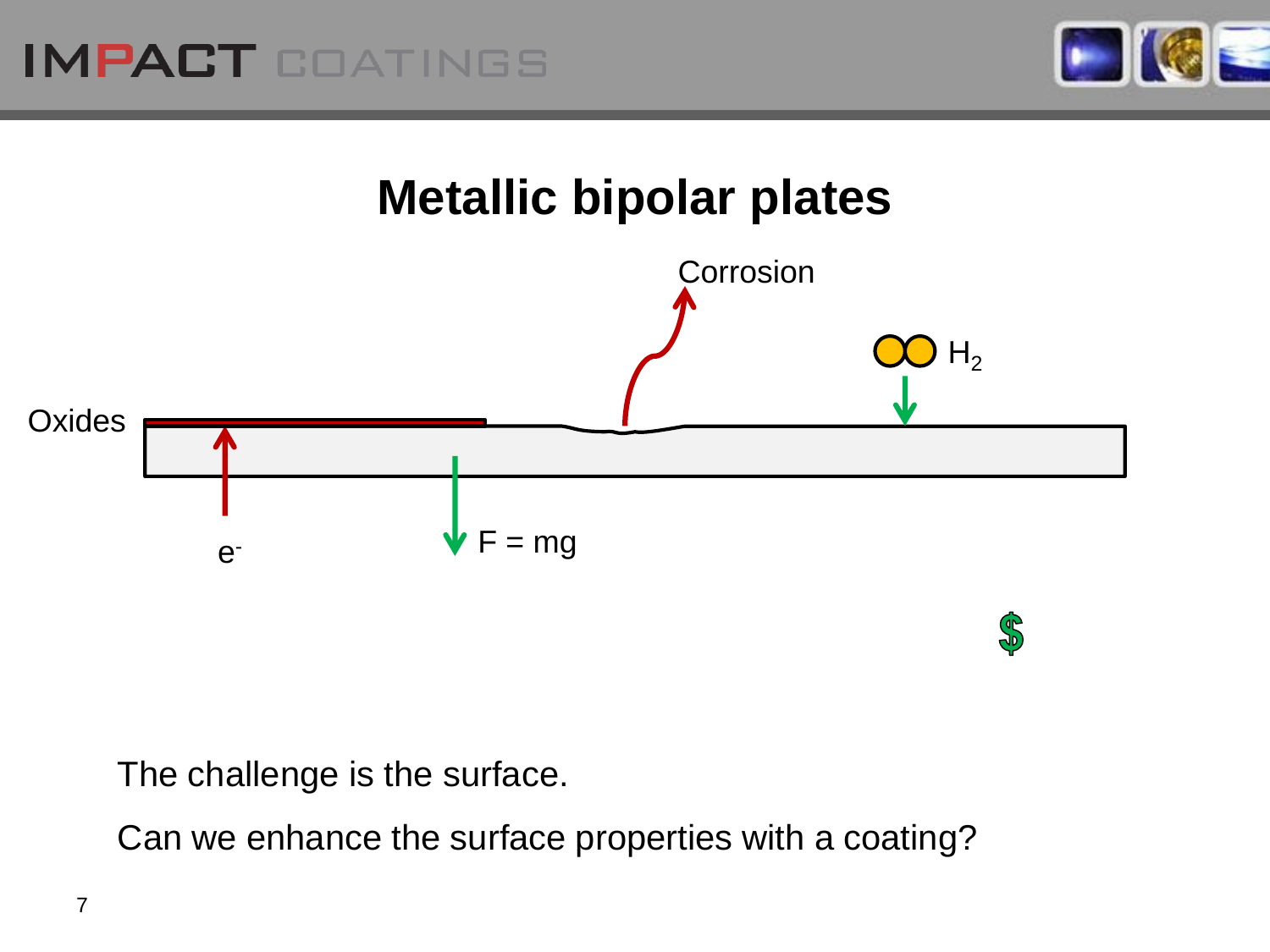

# **Coating Design Strategy**

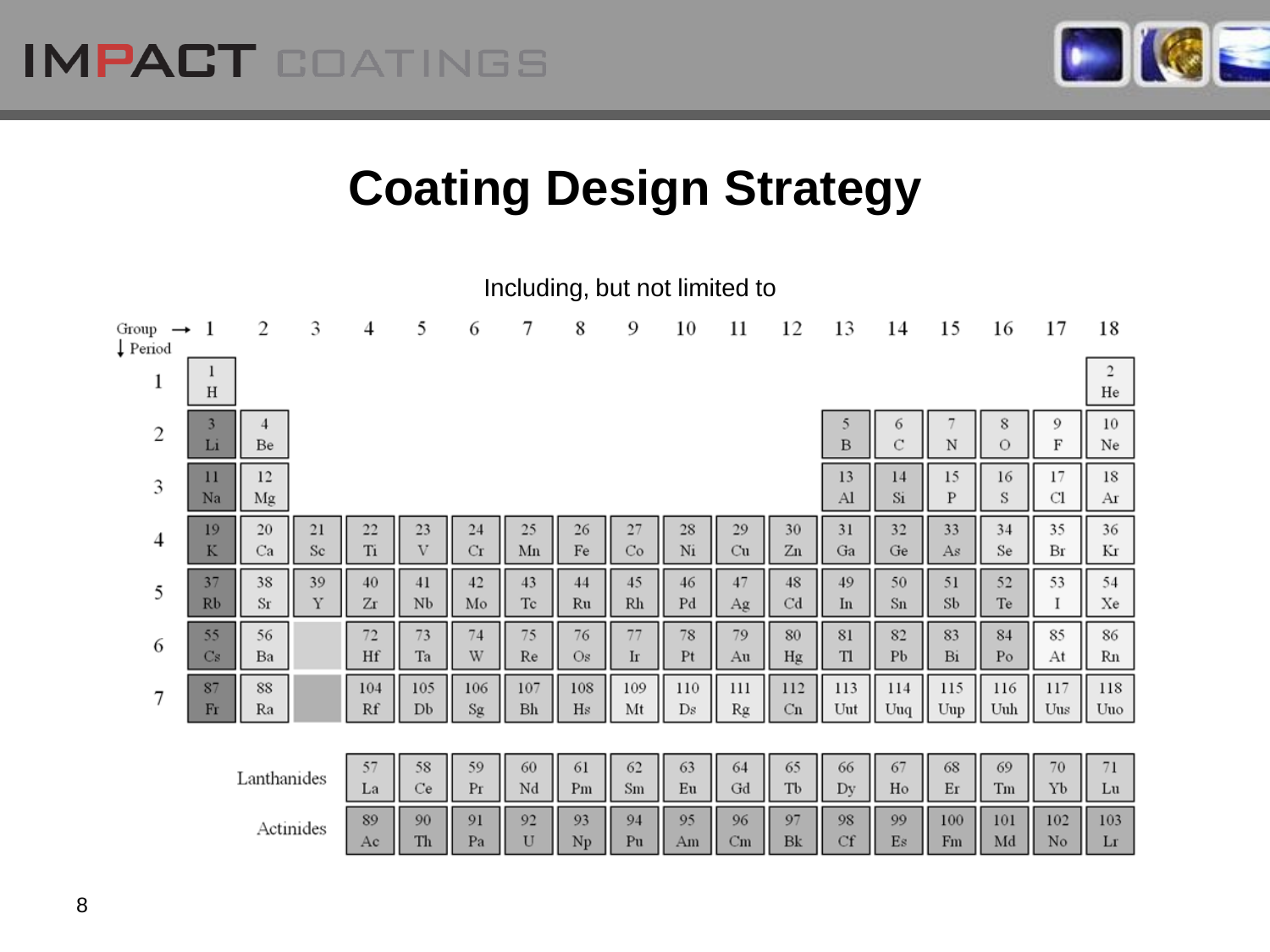

## **Coating Design Strategy**

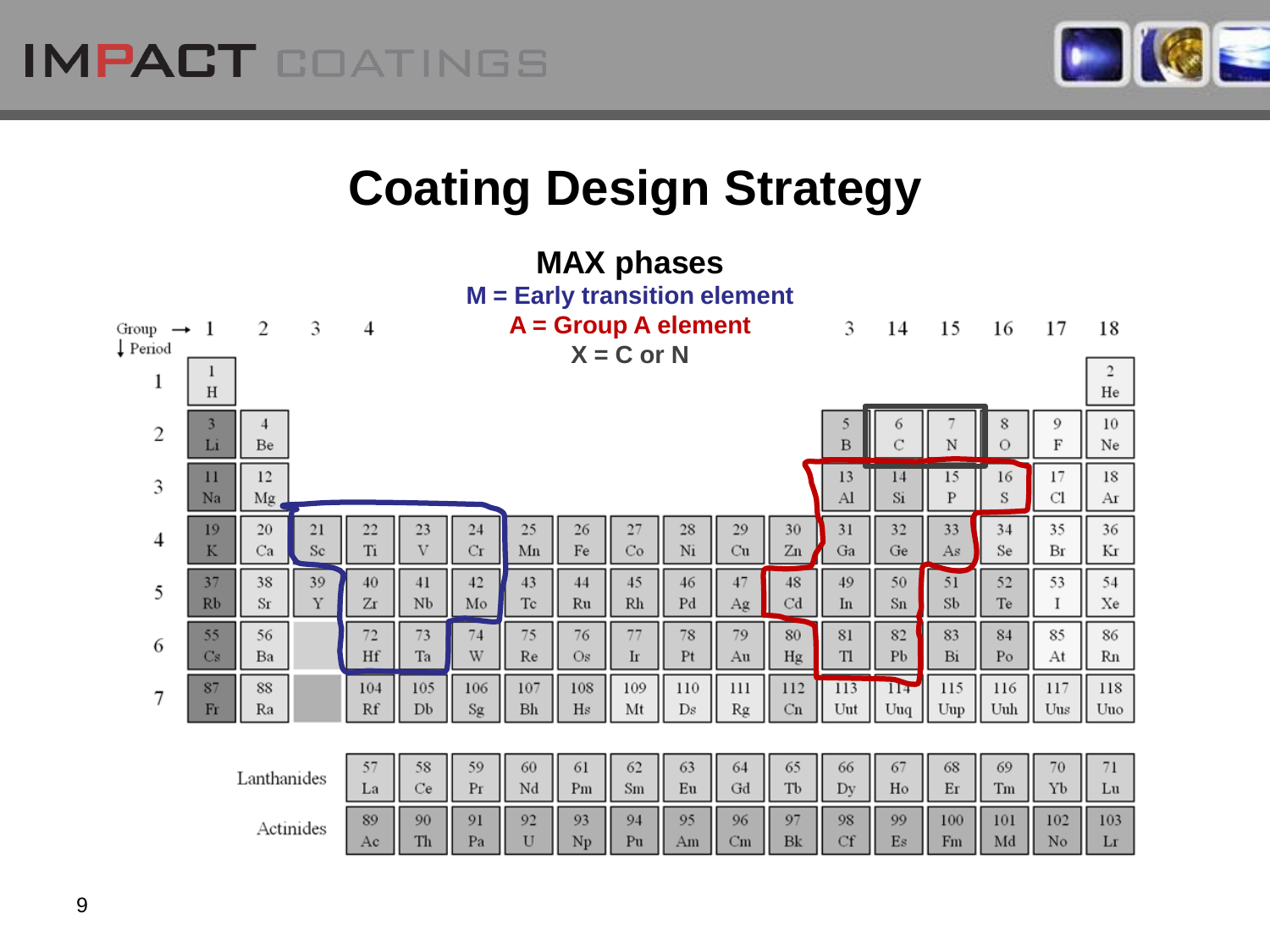

## **Introducing MaxPhase™ coatings for stainless steel bipolar plates**

#### **The coating is**

- **a ceramic alloy** producible by PVD
- **corrosion resistant**
- **electrically conductive**
- **economic** and **environmentally sound**

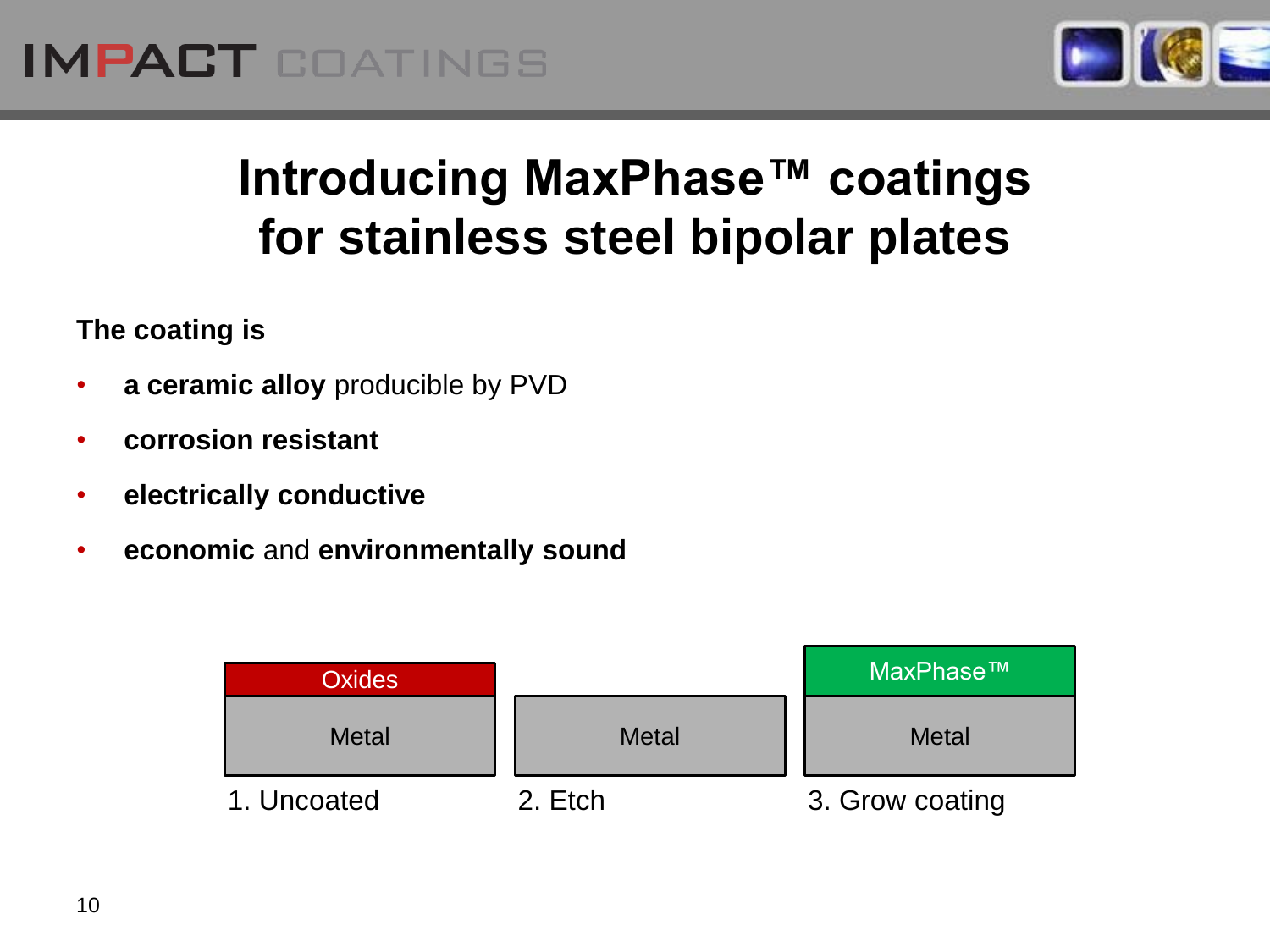

## **Introducing MaxPhase™ coatings for stainless steel bipolar plates**



**e - , high electrical conductivity**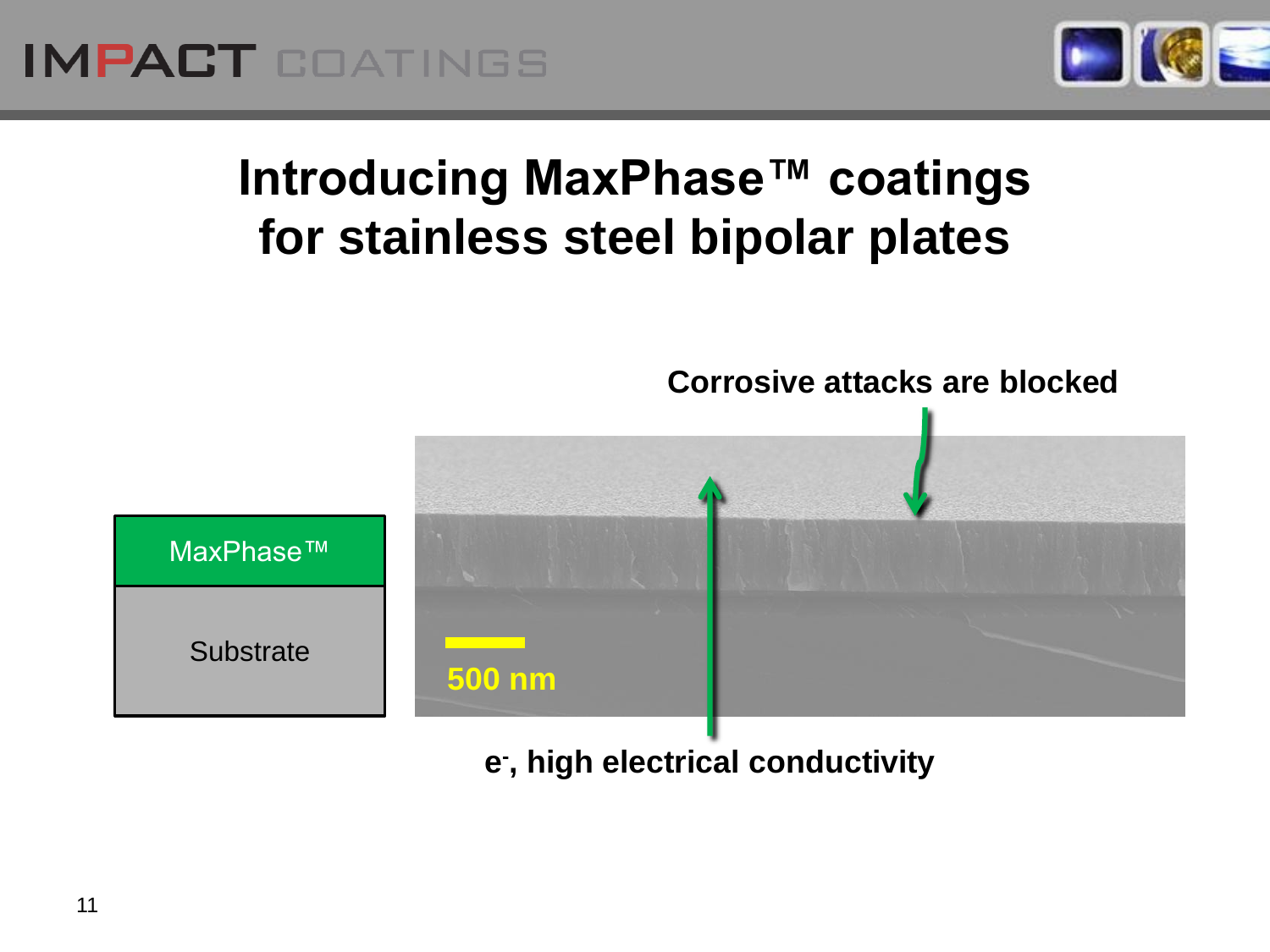

## *Ex Situ* **Corrosion Resistance**

- 1 hour test SS316L + 300 nm MaxPhase SS316L + 150 nm MaxPhase
- Low corrosion currents and no detectable levels of substrate metal ions in the electrolyte

**Very thin coatings work well!**



Potentiostatic 1 hour experiments  $(80 °C, 1 mM H<sub>2</sub>SO<sub>4</sub>, 0.643 V vs Ag/AgCl)$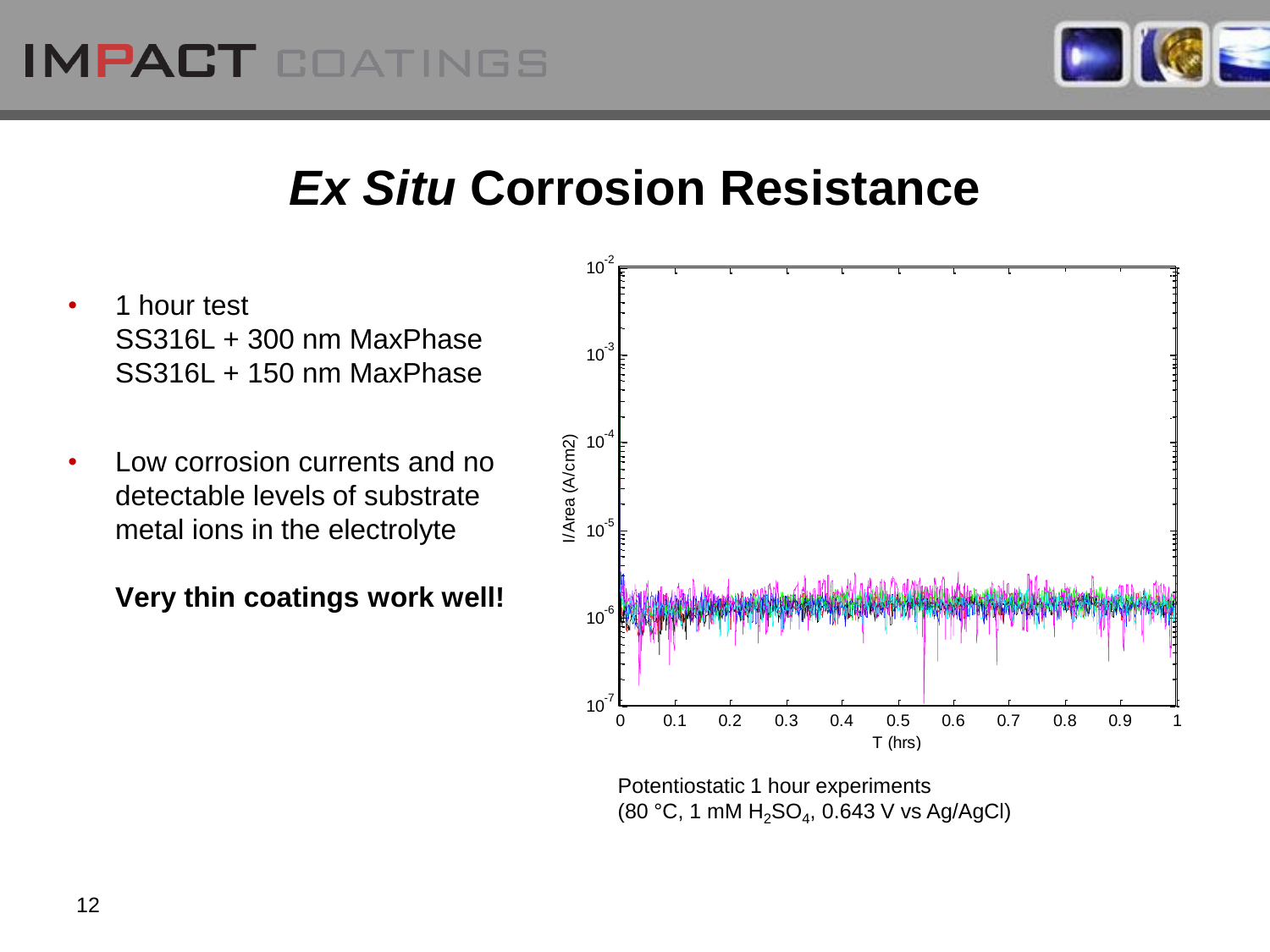

## *Ex Situ* **Electric Contact Resistance**

- The oxide layer grows thick on uncoated SS316L and the contact resistance increases as a result
- The electrical properties of the gold and MaxPhase™ coatings are unaffected by the corrosion tests



Pressure 200 N/cm<sup>2</sup>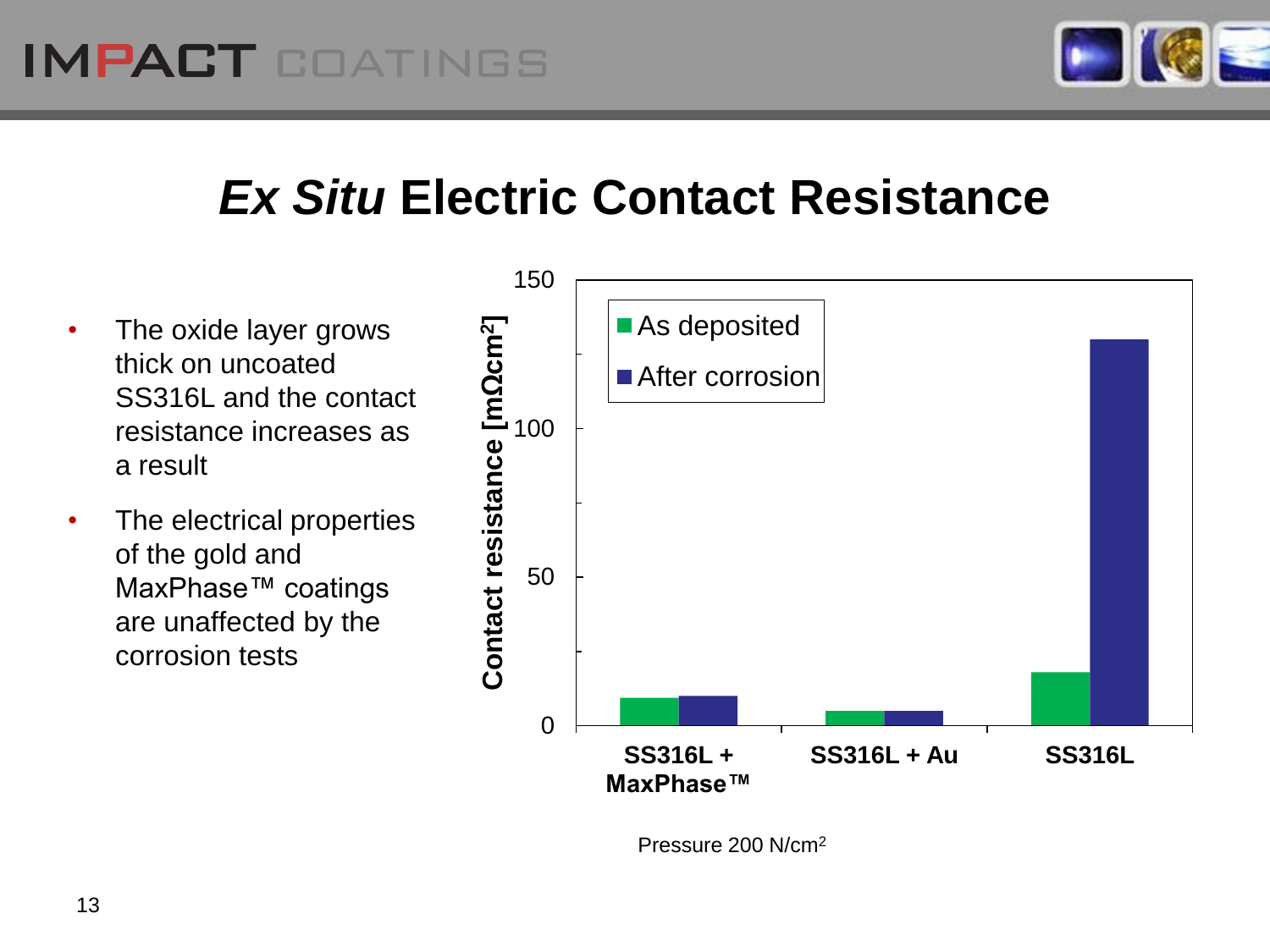### IMPACT COATINGS



### *In Situ* **Stack test**

- Performance after 1500 hours 93 %
- The MaxPhase coated BPP provide similar performance as the gold coated BPP

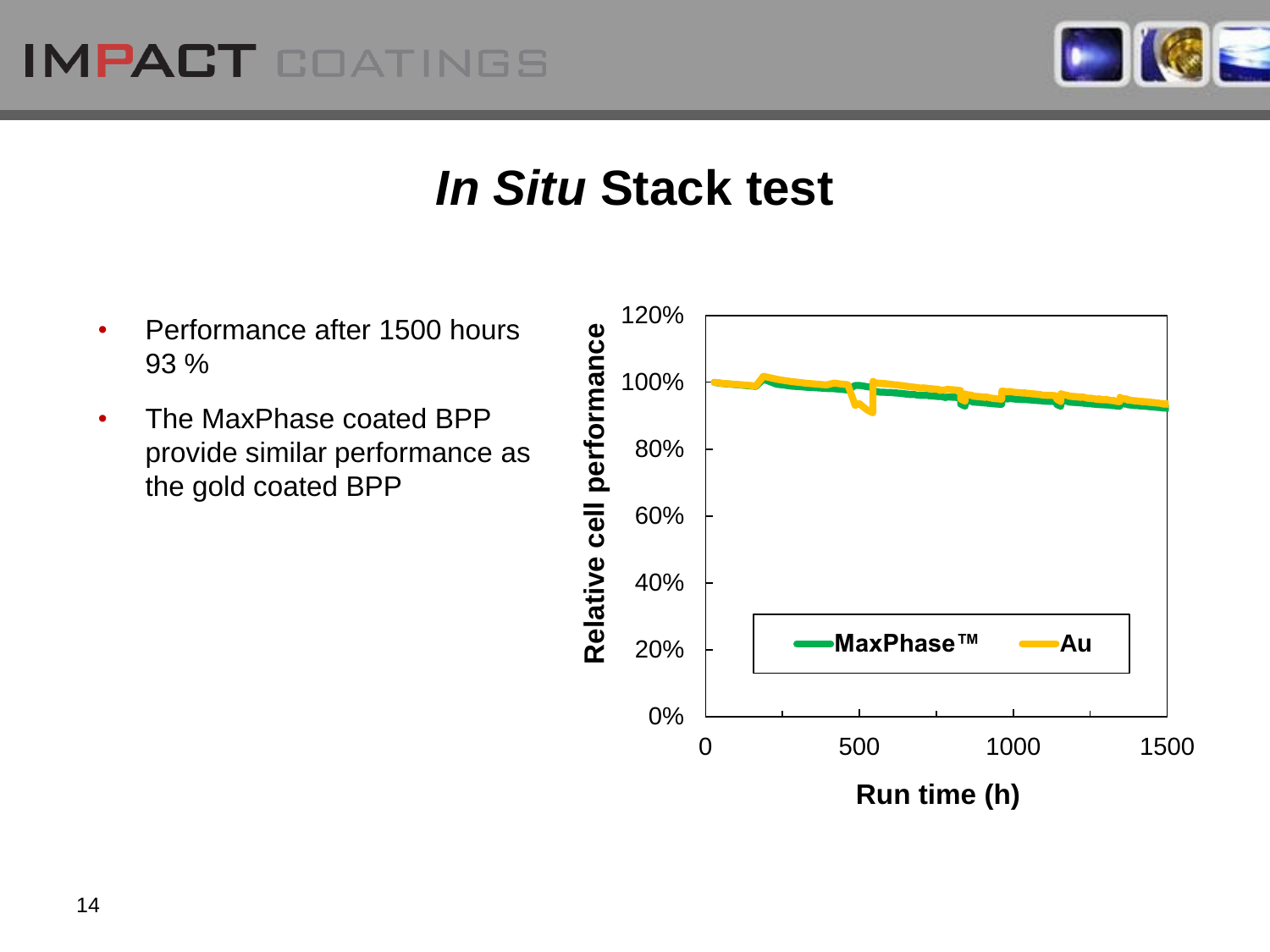### **IMPACT COATINGS**



## *In Situ* **Stack Test: 2000 hours**

- Test performed by PowerCell Sweden AB
- S1-series short stack with MaxPhase coated BPP
- Stable performance for 2000 hours





- Reformate fuel with 25 ppm CO
- Galvanostatic 500 mA/cm<sup>2</sup> operation
- 70 °C operating temperature
- 80% RH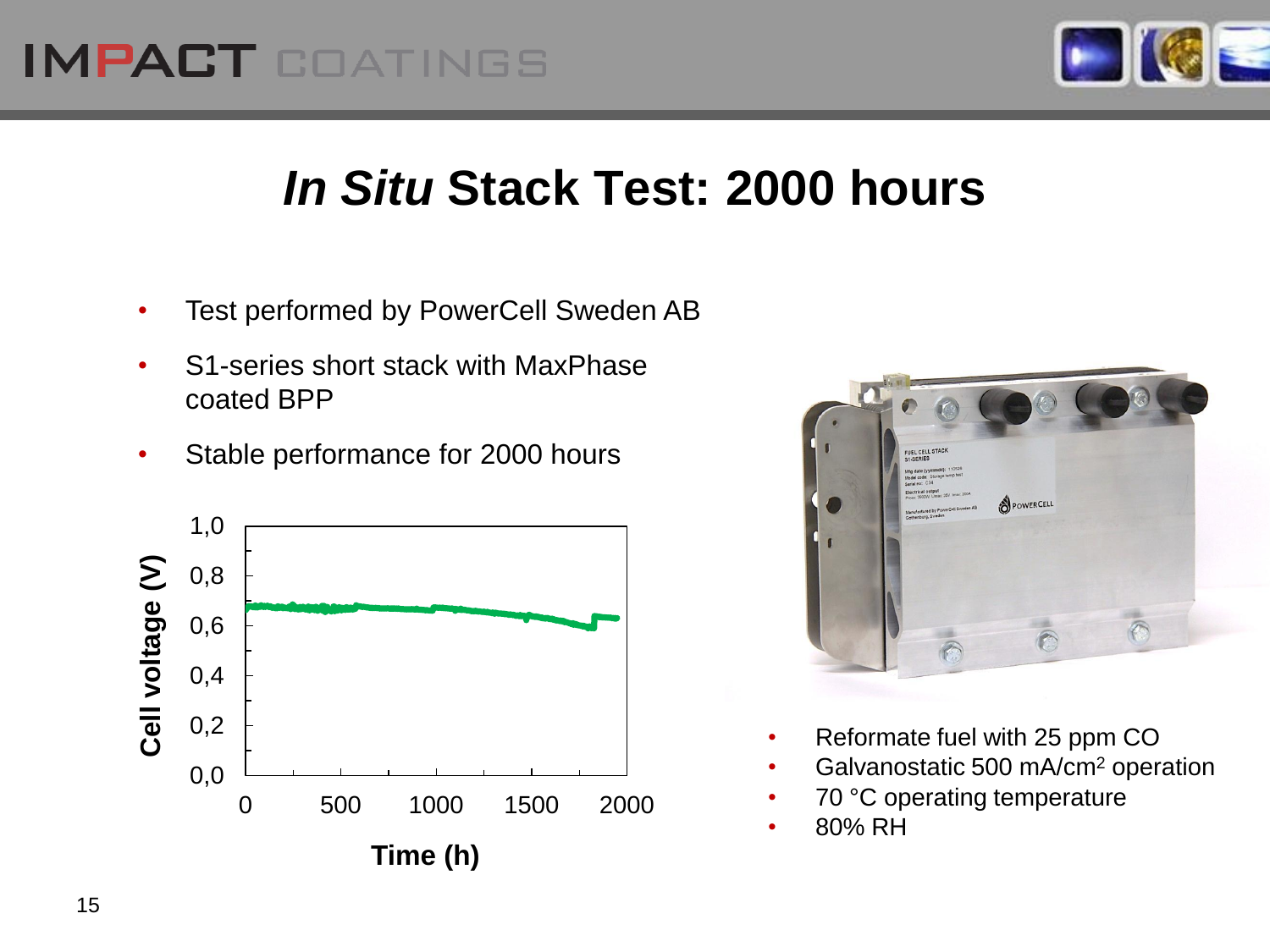

### **Post-analysis of metals in membrane**

• No detectable difference in Fe and Cr content in the membrane between a fresh one and one used for 1 500 hours

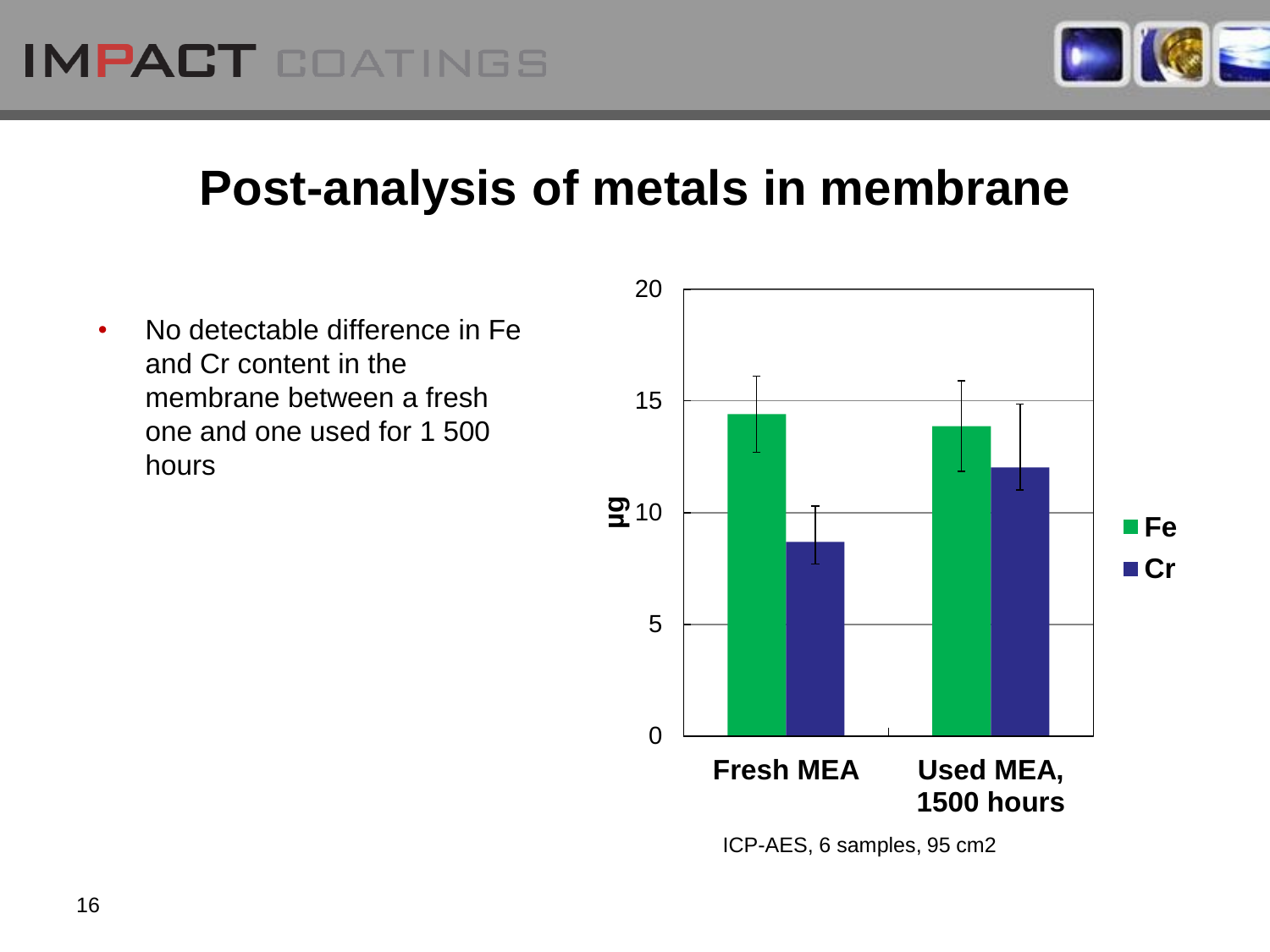



#### **Lean Production**

#### **Traditional PVD**

Out-source the coating step Lead time: **Weeks** Produce to storage

#### **Inline PVD**

Do it yourself Lead time: **Minutes** Produce to order



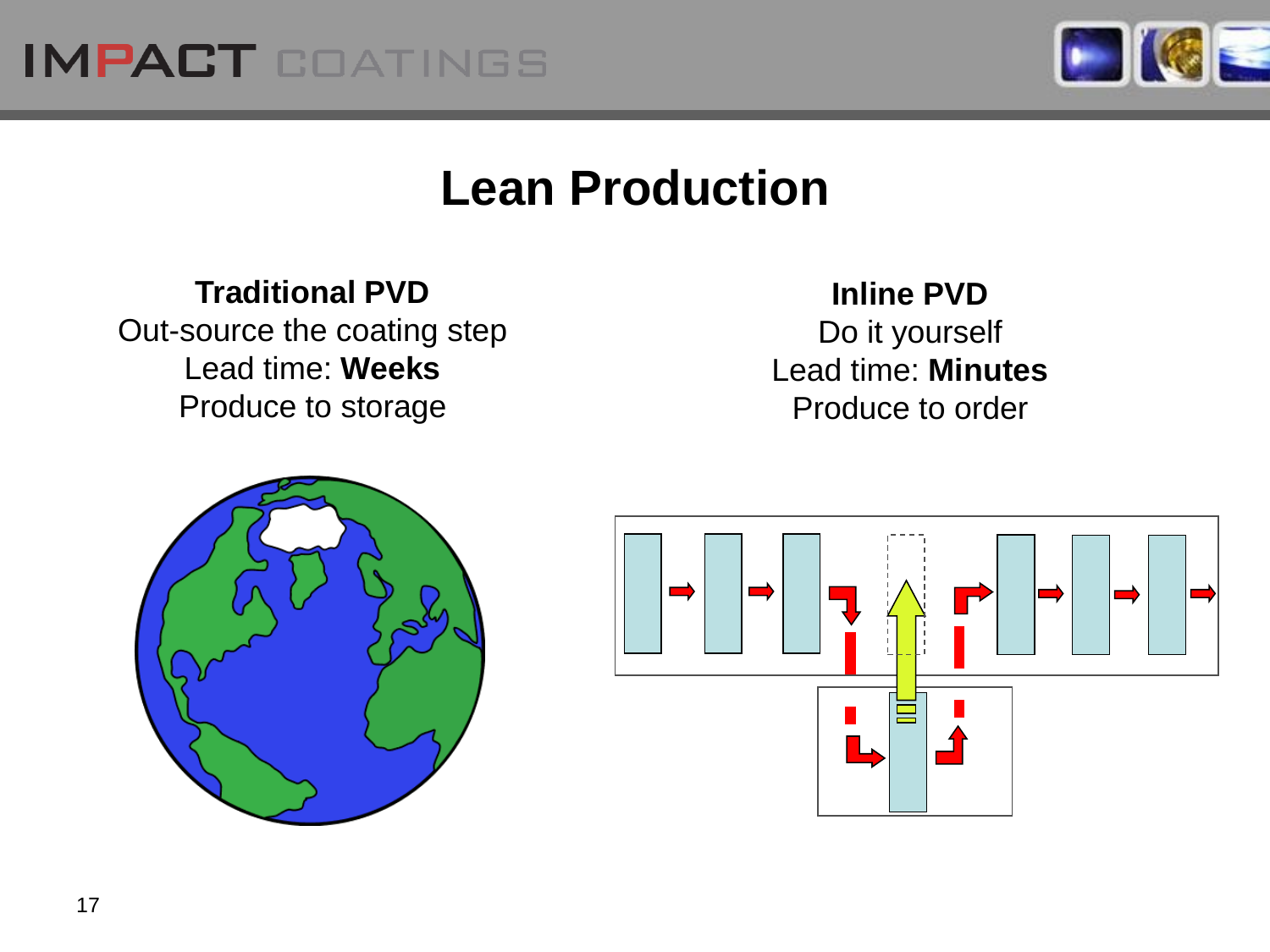



#### **Two systems**





#### **INLINE**COATER™

**Post-coating of formed BPP Pre-coating steel reel to reel**

REELCOATER<sup>\*</sup>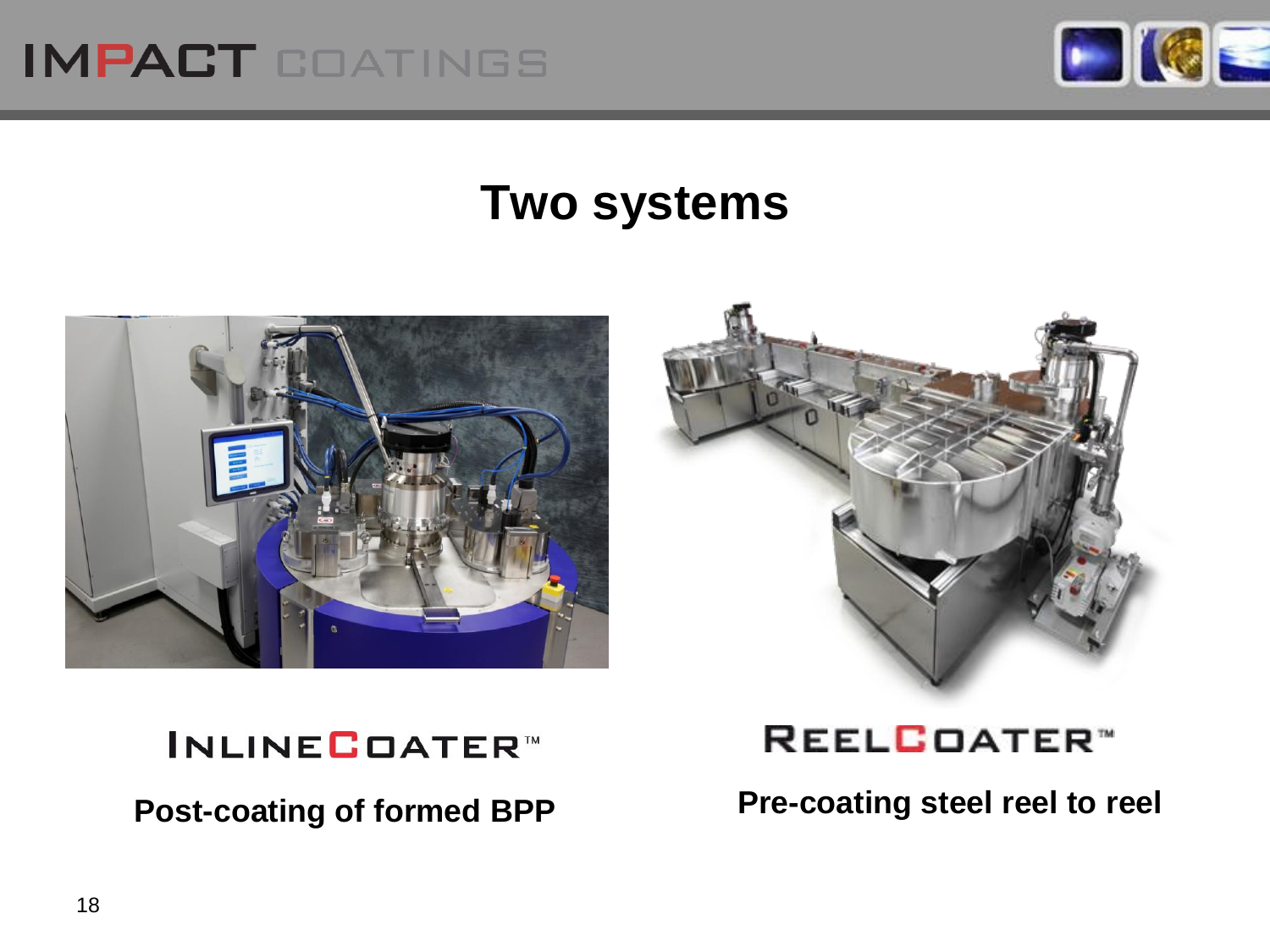

## **Production and cost analysis**

Detailed cost analysis for different coating scenarios:

- Initial investment
- Personnel (Swedish salary)
- Taxes
- Operation
- Service
- Materials
- Interest
- 



• .. *Let's highlight the results!*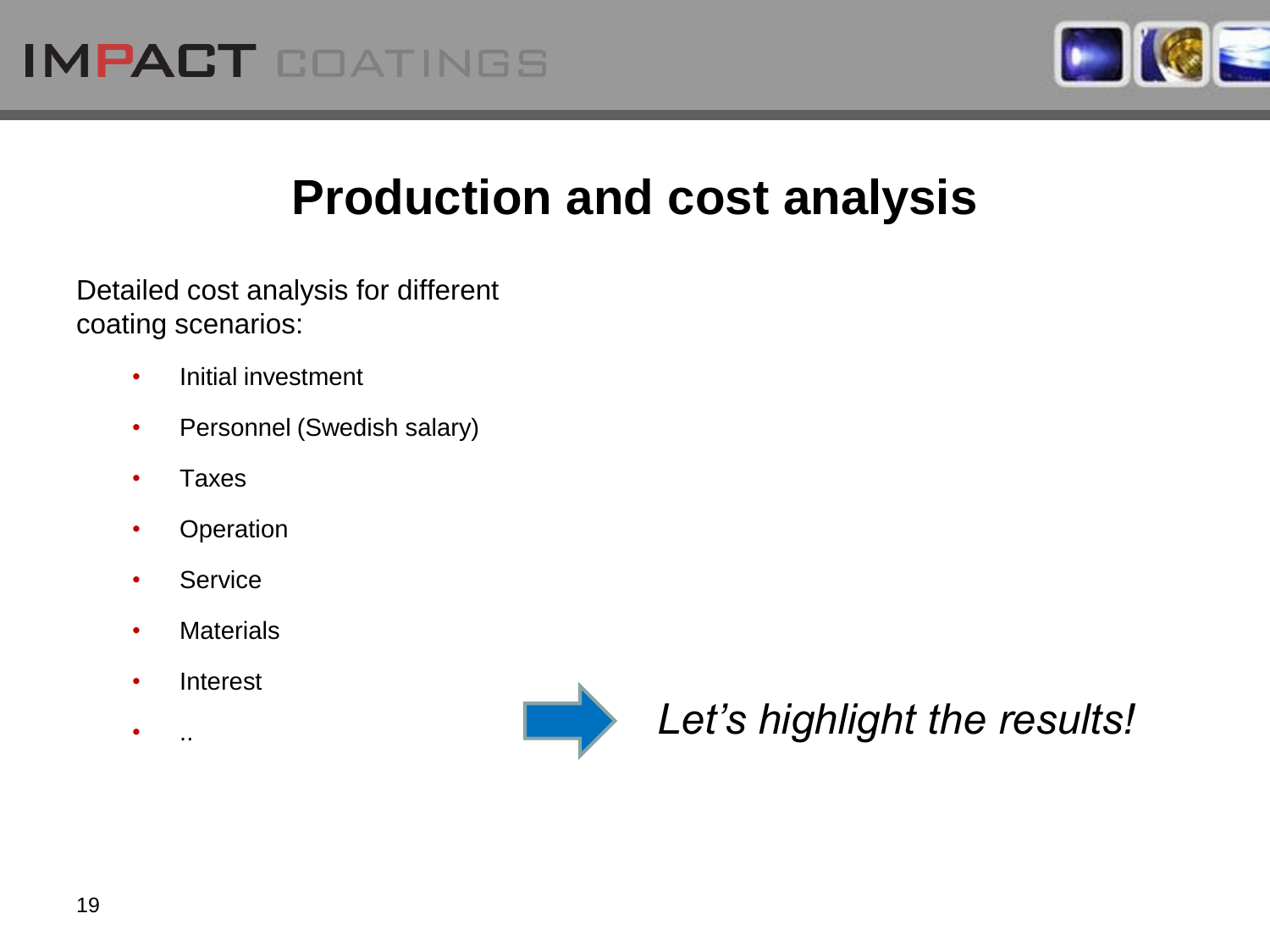

### Post-coating of formed BPP today



**Au: 12 EUR/BPP**

#### **MaxPhase: 2 EUR/BPP**

\* Capacity of 1 InlineCoater™ 500 \*\* 1 BPP =  $700 \text{ cm}^2$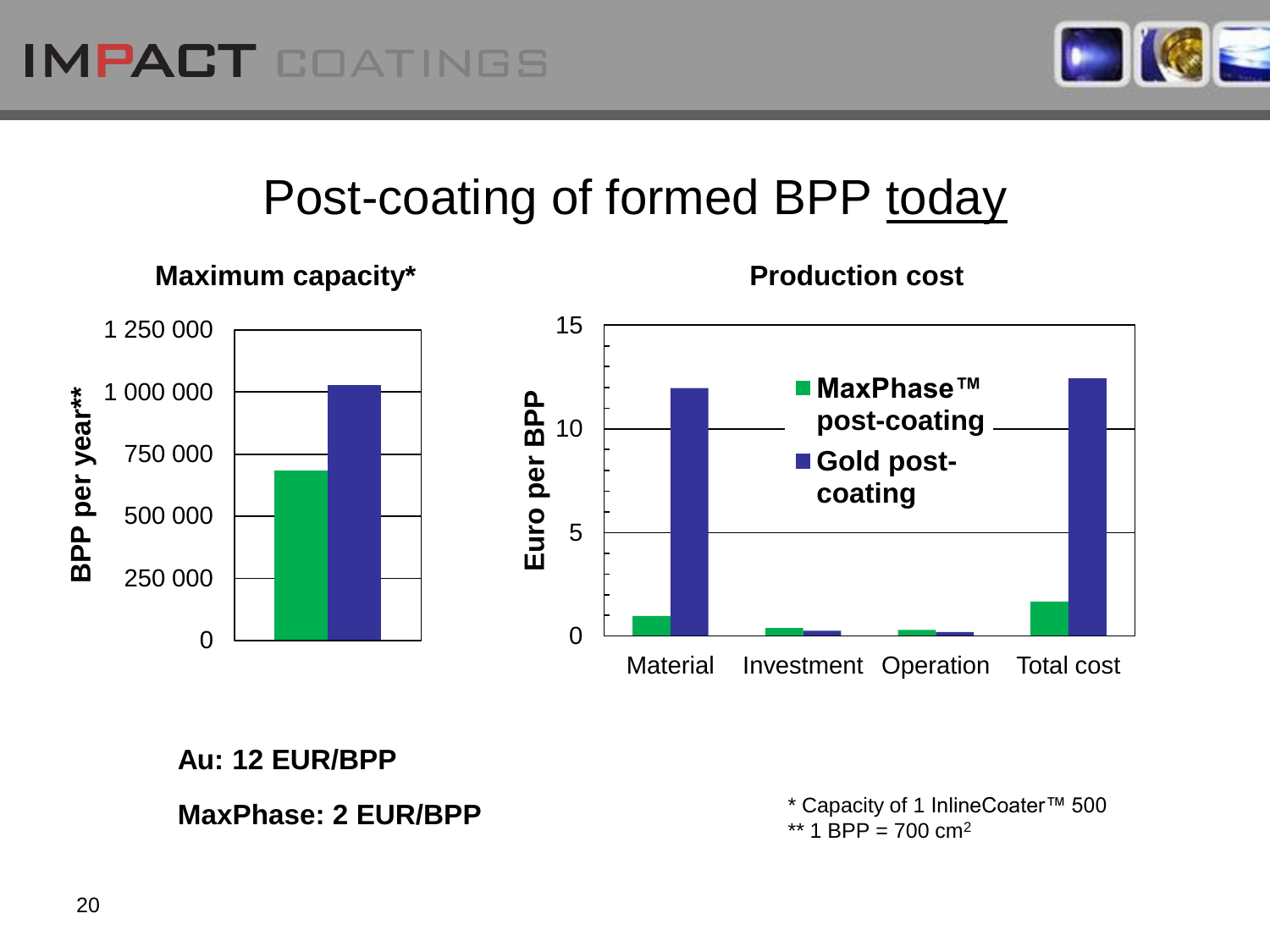

#### A future outlook Reduced coating thickness & pre-coating reel-to-reel

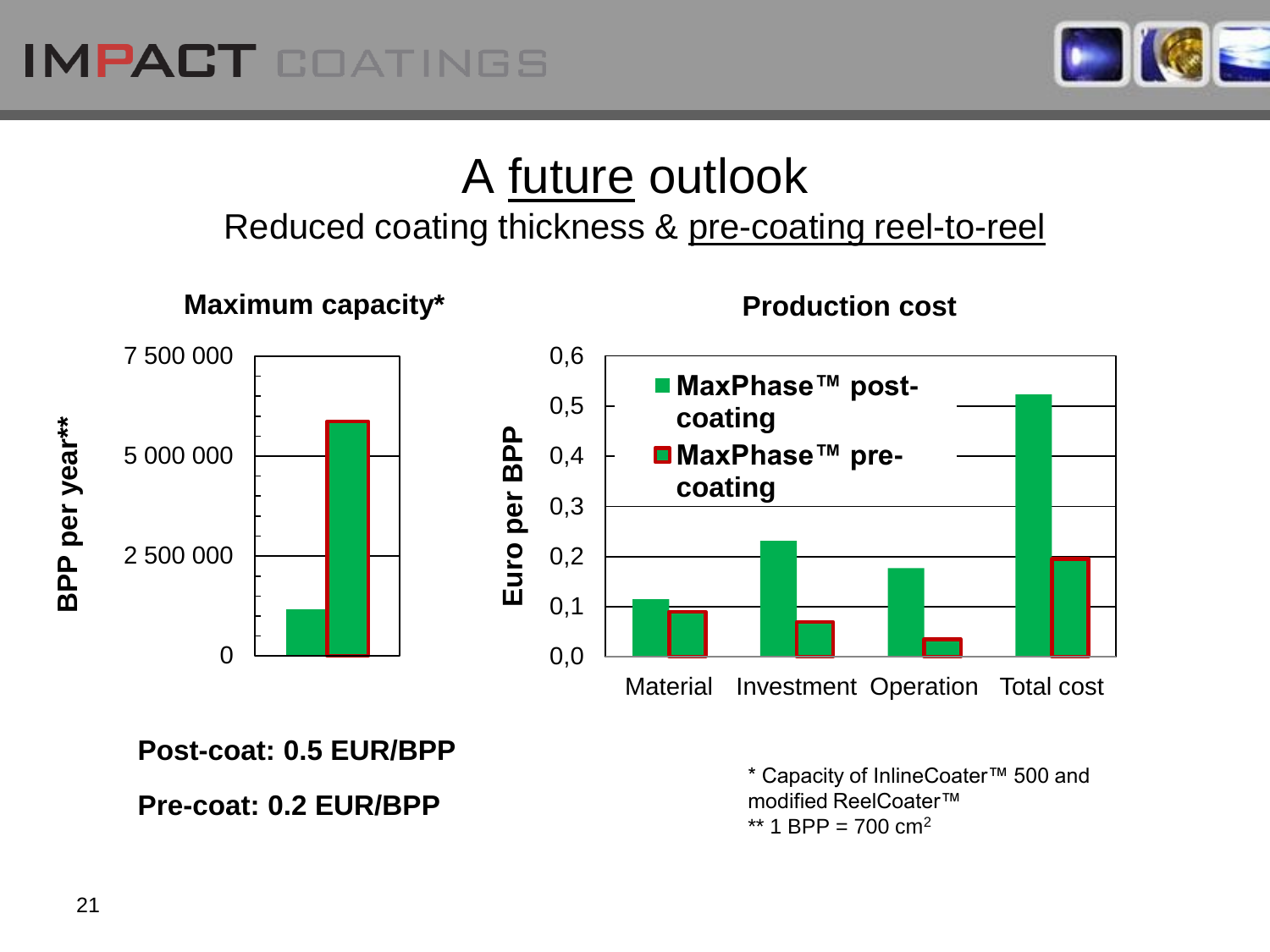



#### **Conclusions**

- **MaxPhase™ coatings perform as gold coatings** 2,000 hours in stack test
- Coating costs: 2 EUR/BPP (700 cm<sup>2</sup>/BPP, volume production) Further cost reduction up to 90 % possible
- We offer job coatings and entire PVD systems for integrated production lines